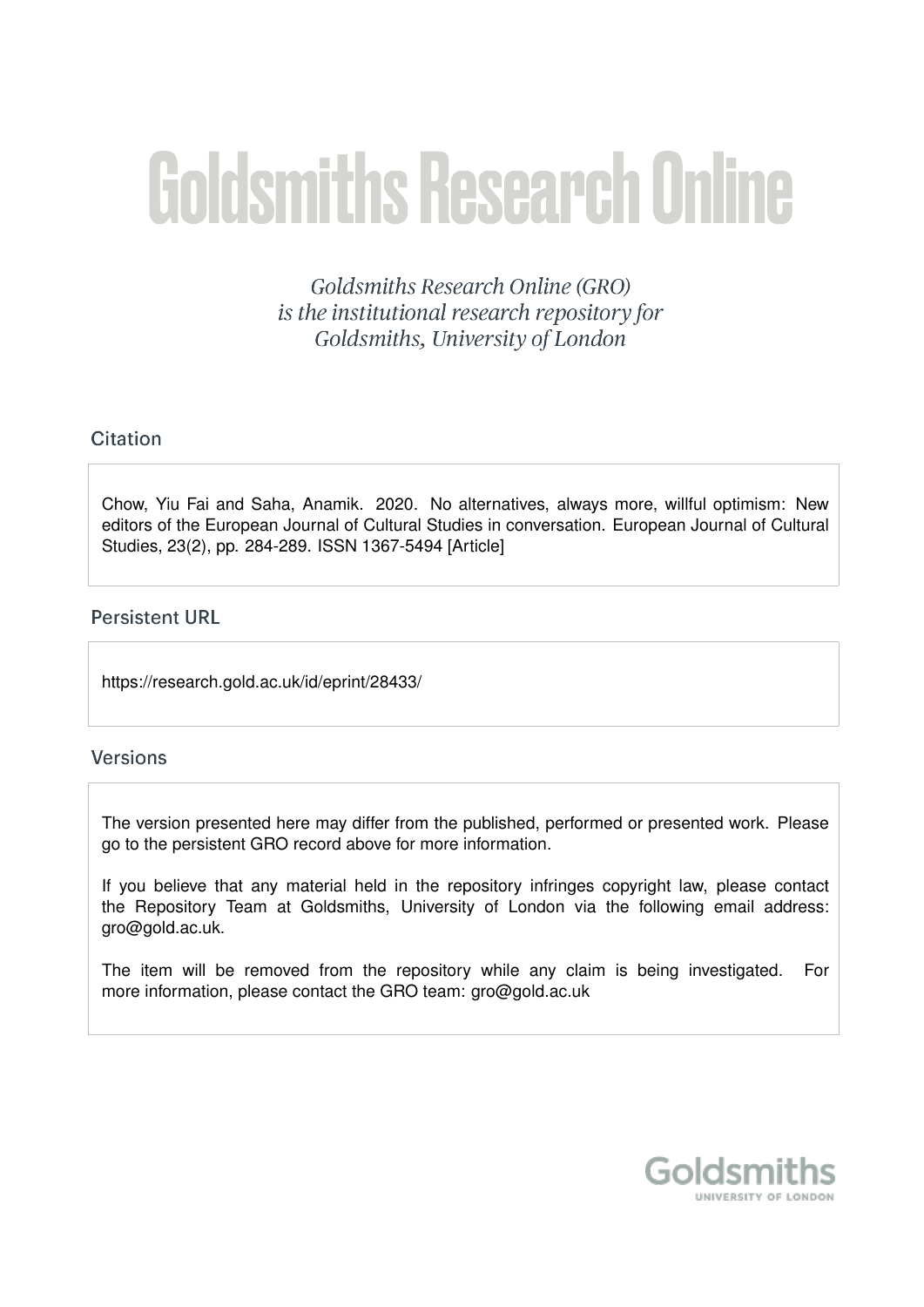European Journal of<br>Cultural Studies

## **No alternatives, always more, willful optimism: New editors of the European Journal of Cultural Studies in conversation**

| Journal:                          | European Journal of Cultural Studies                                                                                                                                                             |
|-----------------------------------|--------------------------------------------------------------------------------------------------------------------------------------------------------------------------------------------------|
| Manuscript ID                     | ECS-20-0024                                                                                                                                                                                      |
| Manuscript Type:                  | Original Manuscript                                                                                                                                                                              |
| Keywords:                         | cultural studies, optimism, journals, there is no alternatvie, always more                                                                                                                       |
| Abstract:                         | The following is a conversation, conducted over email in late 2019 and<br>early 2020, between Yiu Fai Chow and Anamik Saha, the two incoming<br>editors of European Journal of Cultural Studies. |
|                                   |                                                                                                                                                                                                  |
| <b>SCHOLARONE™</b><br>Manuscripts |                                                                                                                                                                                                  |

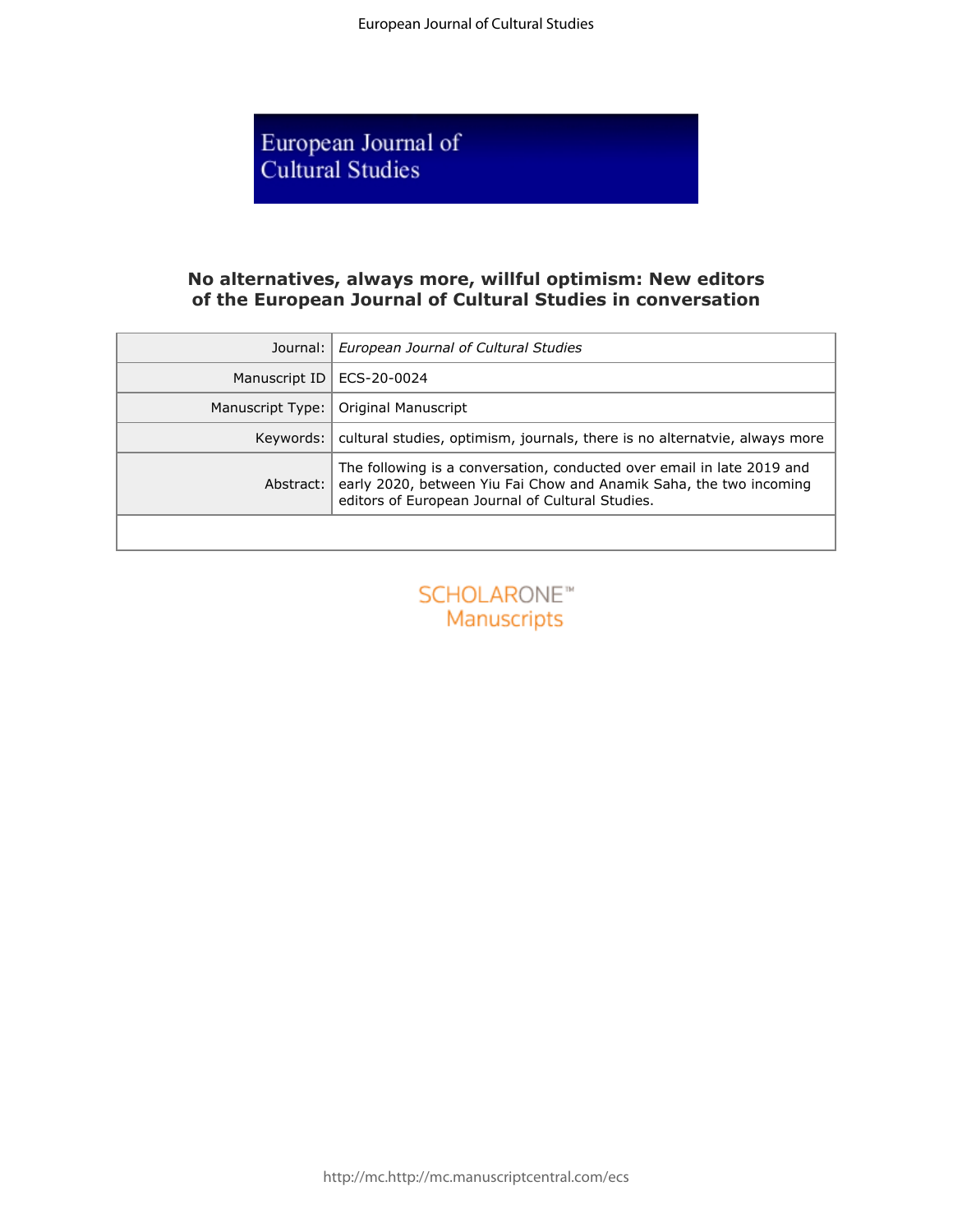$\mathbf{1}$  $\overline{2}$  $\overline{3}$ 

No alternatives, always more, willful optimism: New editors of the *European Journal of Cultural Studies* in conversation

Yiu Fai Chow, Anamik Saha

The following is a conversation, conducted over email in late 2019 and early 2020, between Yiu Fai Chow and Anamik Saha, the two incoming editors of *European Journal of Cultural Studies.*

Yiu Fai (November 14th, 2019, Hong Kong):

wo incoming editors of *European Journal of Cultural*<br>Kong):<br> *Studies* (*EjCS*) asked me to become their new editor, I<br>
ime, I remembered, somewhat uncannily, how I came<br>
imp PhD project, some 15 years ago, and *EjCS* wa When *European Journal of Cultural Studies*  (*EjCS*) asked me to become their new editor, I was of course honoured. At the same time, I remembered, somewhat uncannily, how I came to know the journal. It was the start of my PhD project, some 15 years ago, and *EjCS* was one of the first journals, if not the first, that I got to know and read. For a long long time, I thought the journal was meant for, indeed, European(-based) researchers, or researchers concerned with European issues. A couple of years later, I came in touch with *Inter-Asia Cultural Studies*, a formation, a movement and a journal that is precisely grounded in its geopolitical epithet; my impression that *EjCS* functioned likewise hardened. It was only much later that I realised that my impression was more of an assumption. The journal has always been open to submissions from and about anywhere in the world. That it had "European" in its title was historical and contingent. From what I learned from Joke Hermes, who was there from the very beginning as a founding editor in 1998 (see Hermes et al 2017), the journal *Cultural Studies* already existed at that time and had made its "universal" claim, while two other new journals on cultural studies were also starting. One would call itself *International Journal of Cultural Studies* and the other was to be called *Crossroads*. However, during the proposal review process, Sage, the publisher, suspected that *Crossroads* might be mistaken for a British soap opera; and so the epithet "European" was suggested for the title of this new cultural studies journal, which would also signal its locatedness.

I used the word uncanny to describe my feeling of becoming editor of *EjCS*, this little journey from assuming an outsider position, to embodying an inclusive paradigm. As someone born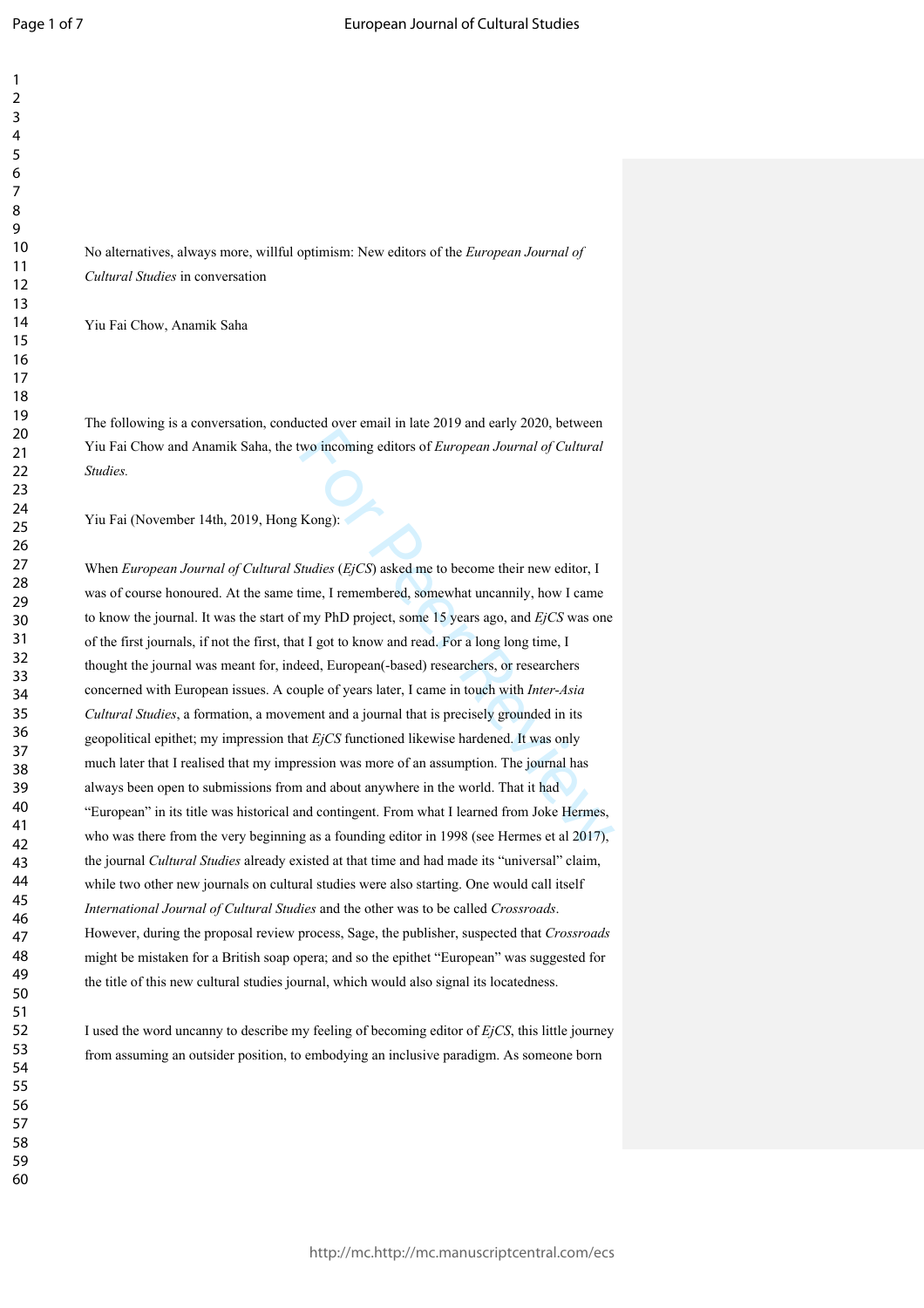buld like to go to conferences and identify possible<br>
us, etc., etc. In short, I believe it's important to insert<br>
cultural studies, whether European or not. It's essential<br>
ppening there, here. It's part and parcel of kno and growing up in Hong Kong, someone who would probably be identified as Asian or Chinese, I am one of two new editors of *EjCS*. I am curious as to what you would have to say in this regard, Anamik, as the other new editor, you know, also non-white. I guess what I want to do, to contribute to this very well-established, well-run journal – well, I learned about its high load of submissions, sadly, only after I accepted the invite haha – is my experience and expertise in this geopolitical thing called Asia and in particular China. I think I would urge anyone, but most specifically those colleagues working on Asia-related subjects who may have the same assumption about the Europeanness (if not Eurocentricity) of our journal, I would urge them to consider us; I would like to go to conferences and identify possible panels for compiling special issues for us, etc., etc. In short, I believe it's important to insert the Asian expertise and experience in cultural studies, whether European or not. It's essential to document and learn from what is happening there, here. It's part and parcel of knowledge production, and a recognized English-language journal such as this is a major site. While I am writing this, my city of Hong Kong is in turmoil. But when I read the "quality" Dutch newspaper I subscribe to, there is so little coverage of Hong Kong.

Anamik (January 6<sup>th</sup>, 2020, London):

In terms of my entry to cultural studies as a field, my formation was very much shaped by studying at Goldsmiths in the late 1990s. The Department of Communications, as it was then known, had strong connections to the Birmingham Centre for Contemporary Cultural Studies, including staff who were former students of the Centre, such as Angela McRobbie, Bill Schwarz and David Morley. Paul Gilroy was also in the Sociology department at the time. While Stuart Hall was not employed by Goldsmiths, his presence loomed large, and remains so: the department is now based in the *Professor Stuart Hall Building*. But this was also the time of the so-called political economy vs cultural studies wars (the Communications department had many preeminent scholars working in the latter tradition too). Thankfully, when I first entered university, media scholars had begun to see the futility of such a debate and I was not expected to take sides. But the impact of learning in such a rich, critical environment was that I was encouraged from the outset to think interdisciplinarily, and against the current, rather than to nail my colours to the mast of a specific approach.

With my interest in 'new' British South Asian ethnicities, I was naturally drawn to cultural studies, and the work of Paul Gilroy was particularly formative in that regard. It was Gilroy

 $\mathbf{1}$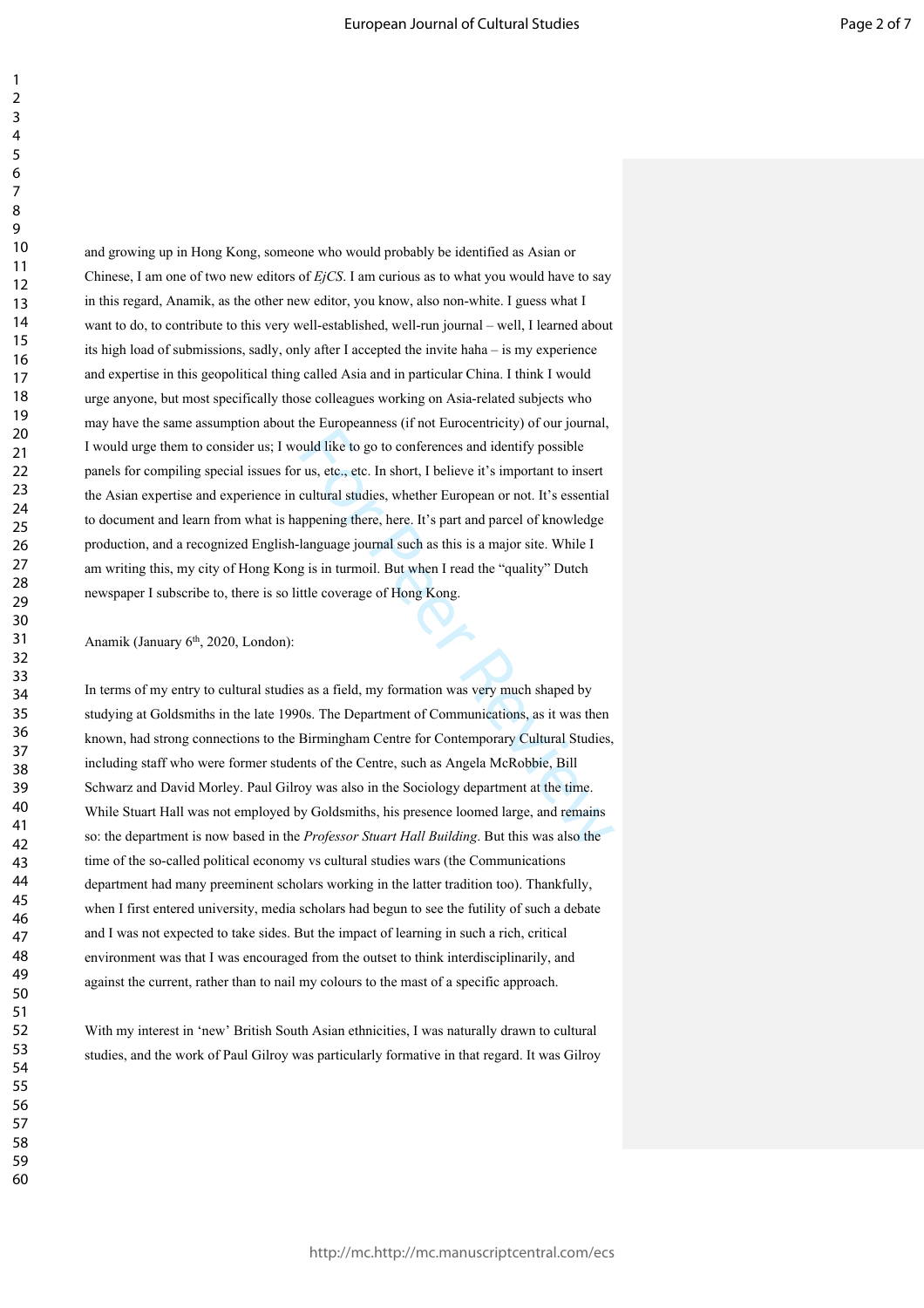$\mathbf{1}$  $\overline{2}$ 

lenge to modernity, I see my relationship to cultural<br>it, but going against its grain, not least in centralizing<br>was an honour to be invited to be editor of *European*<br>ifying to see you had been invited too Yiu Fai! Not th who first drew attention to cultural studies' ethnocentric roots, in that its initial encounters with race and ethnicity were, by, as he put it, often by default rather than design. The dominant topic of those early cultural studies was white, working-class masculinities and their engagement/appropriation of black culture. Women were marginalised and Asians even more so – when they did appear it was as victims of 'paki-bashing' rather than active agents in the making of British culture. Thus my relation to cultural studies from the start was profoundly ambivalent. It was a natural home, but also one that needed transforming. In the same way that Gilroy conceptualizes the Black Atlantic as a *counter-culture* of modernity – both a product of and an intrinsic challenge to modernity, I see my relationship to cultural studies in the same way - a product of it, but going against its grain, not least in centralizing issues of race. For this reason it really was an honour to be invited to be editor of *European Journal of Cultural Studies –* and gratifying to see you had been invited too Yiu Fai! Not that we will be expected solely to do labour around anything to do with race/the non-West, but if we can - alongside the existing editorship - simultaneously destabilize and expand cultural studies approaches, then I am happy to be part of that project!

Before we discuss what we want to bring to the journal Yiu Fai, how do you see the state of cultural studies today?

Yiu Fai (25<sup>th</sup> January 2020, first day of Lunar New Year, Hong Kong)

First, kung hey kung hey<sup>1</sup>. Wow, what a question. It's good that I picked a festive day to continue this conversation – I need some festive energy to help me take this up and respond. My immediate sense is that I don't think I have much to say about the state of cultural studies today. What I can say is probably how I feel about the state of the world around me; I feel a world in need, in crisis, in flux, in hate and in love, in a state that constantly baffles me, challenges me, and in some twisted manner, empowers me. Not so long ago, I was, probably like many colleagues, dismayed and rather demoralized by the increasingly powerful and ubiquitous monstrosity called TINA – there is no alternative. But then, in Hong Kong, the ostensibly hyper-capitalistic and politically apathetic city I moved "back" to in 2011 (after living in the Netherlands for 20 years), massive numbers of people joined pro-democracy rallies and the occupation in 2014, known as the Umbrella Movement. In 2019, despite or

<sup>&</sup>lt;sup>1</sup> Cantonese equivalent to "Happy new year".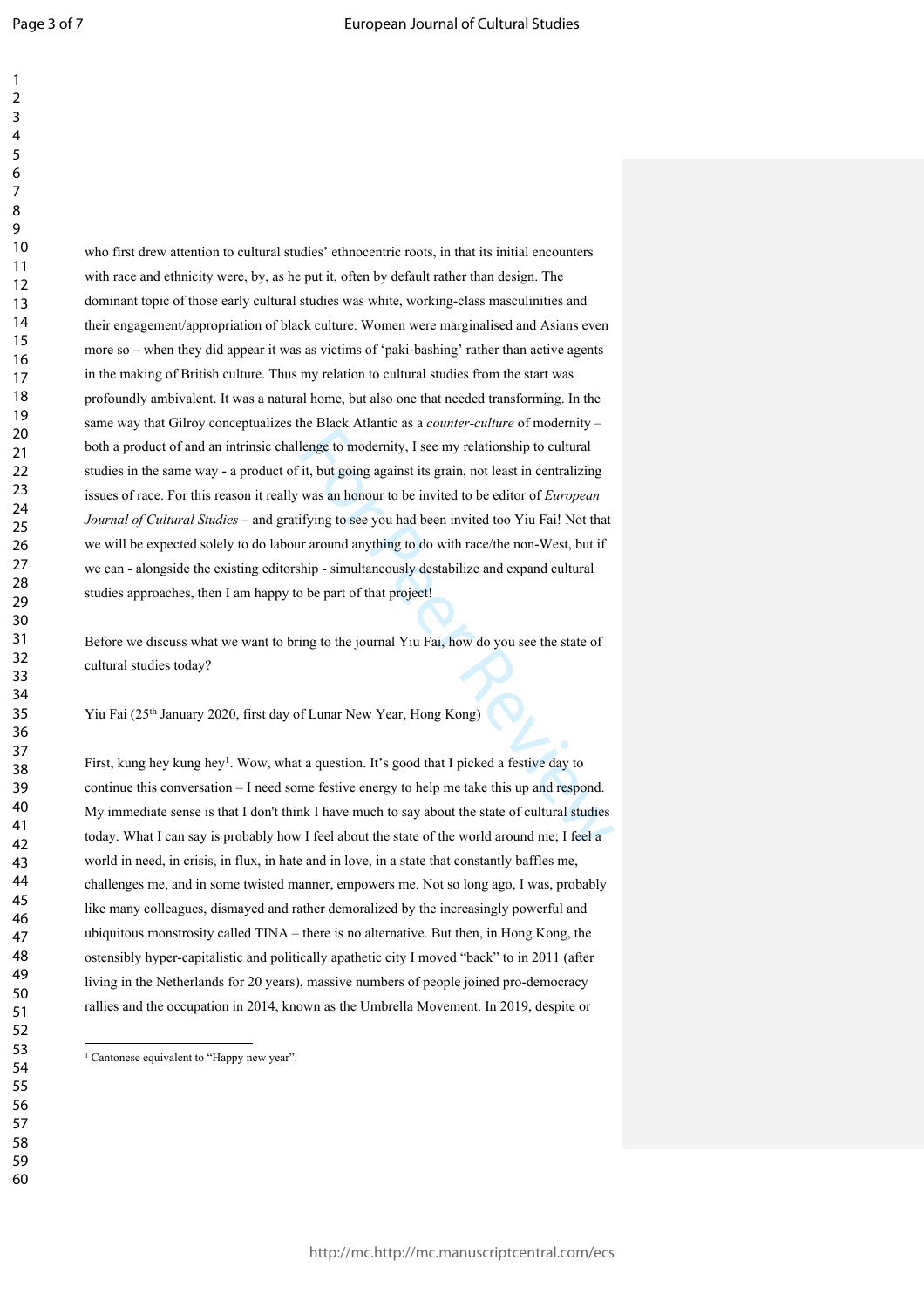precisely because of the crackdown and "defeat" five years earlier, it happened again. And it's not only Hong Kong; it's happening elsewhere in the world. For me, there was a time when I did wonder if cultural studies was still relevant – after decades of brilliant work, what have we achieved and what kind of world have we managed to co-construct? And now, I would say: relevant or not, we make it relevant, we have to. In tandem with wondering what cultural studies has become, I think of what cultural studies can do. I would allow myself to reiterate the question I learned when I started my cultural studies, the question Meaghan Morris put forward: What do cultural studies *do*? (Morris 1997).

e political responsibilities of cultural studies, Lawrence<br>
I always find very compelling: "The project of cultural<br>
nat's going on and to begin to enable imagining new<br>
ached from the present – one more humane and just<br>
w And, what do I do? Deliberating on the political responsibilities of cultural studies, Lawrence Grossberg writes the following, which I always find very compelling: "The project of cultural studies is to tell better stories about what's going on and to begin to enable imagining new possibilities for a future that can be reached from the present – one more humane and just than that promised by the trajectories we find ourselves on" (Grossberg 2010, 241). I think I am attracted to this idea of, this necessity for, telling better stories, not only as an academic writer, but also as a creative writer. I started writing lyrics for Chinese-language pop music three decades ago. I continue doing this, even now that I have become a "full-time" academic. This is my way of doing cultural studies and trying to tell better stories, in my dual capacity as a cultural studies student, and a cultural producer. As I wrote in an autobiographical essay on this duality (Chow 2009), sometimes "I, a lyrical writer, try to write what I have read from cultural studies into a cultural product"; while other times, I invite myself, "a cultural studies student, to read the product back into cultural studies". In the end, I do remember the Deleuzian mantra of TIAM: *there is always more*. Well, I am not a Deleuzian scholar at all, but I am fascinated by this way of thinking: that there is always more (see Todd 2005). When contentment means no need to go further, and hopelessness also means no way to go further, I often find myself in the landscape in-between, sometimes bleak, sometimes vibrant. I think I like to do my cultural studies in the vastness of this landscape. There is always more.

#### Anamik (January 30<sup>th</sup>, London)

When I read your powerful response Yiu Fai, I can't help but think of an infamous quote from Stuart Hall, where he essentially condemns the cultural studies project and what it has become: 'what in God's name is the point of cultural studies? At that point, I think anybody

 $\mathbf{1}$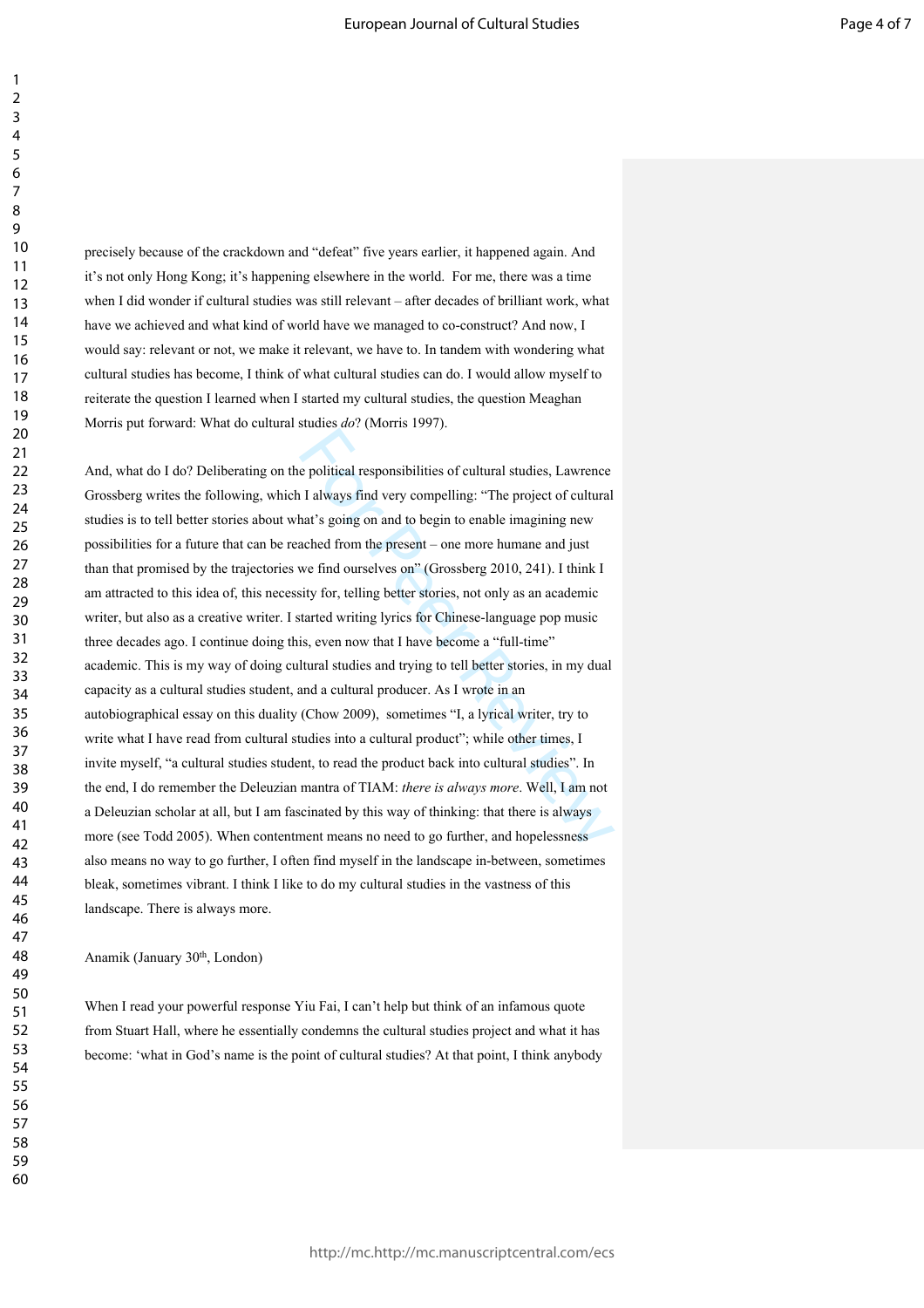$\mathbf{1}$  $\overline{2}$  $\overline{3}$ 

who is into cultural studies seriously as an intellectual practice, must feel, on their pulse, its ephemerality, its insubstantiality, how little it registers, how little we've been able to change anything or get anybody to do anything' (Hall 1996). Hall, if I recall correctly, was writing this in relation to the AIDS epidemic, where he reflects upon how little impact cultural studies scholars are having on the world, let alone in matters of life and death. I use this quote to ask what is cultural studies doing and what do we want it to do? I have not encountered that quote from Grossberg that you cite but it resonates strongly with me, and seems a useful response to Hall's exasperation and dismay at how cultural studies was unfolding at the time. In our conversations in between editorial meetings, Yiu Fai, I have particularly enjoyed learning about your side-career as a renowned pop lyricist! I myself am a musician – not as accomplished as you I hasten to add – but I wonder how many cultural studies scholars have these creative projects on the side, bearing in mind our desire to tell stories about the world, and to imagine better futures?

ial meetings, Yiu Fai, I have particularly enjoyed<br>nowned pop lyricist! I myself am a musician – not as<br>but I wonder how many cultural studies scholars have<br>tring in mind our desire to tell stories about the world,<br>ne soli But saying that I do feel a dismay at the solipsistic, parochial forms of cultural studies that I still occasionally encounter. I love nothing more than a sharp deconstruction of a single cultural text, but only if it speaks to what is happening *conjuncturally* and what it reveals about how power operates within a particular historical moment and social formation. My PhD training in sociology has engrained issues of validity and reliability of findings deep in me, yet cultural studies does not always share the same concern (I remember a dear friend on my PhD programme who once ironically said in class 'Cultural studies? They just make stuff up!'). I am by no means demanding that cultural studies produces 'fool-proof', scientifically generated samples that allow for generalisable arguments to be made! Rather, I would like to see more scholars reflect upon what is being said, what claims are being made and on what grounds. When I re-read what I have written it seems like I am being very negative about the field! But I should add that thankfully, most of the time I still feel very inspired by what I read in cultural studies – not least the papers that I edit for the journal. I feel especially inspired by your notion of *there is always more* and the idea of looking for knowledge in the liminal spaces. Gramsci's idea of pessimism of the intellect/optimism of the will continues to frame my approach, though we could absolutely do with much more *willful* optimism in times like these.

To finish off, maybe we can discuss what we hope to bring to the journal as new members of the editorial team? The words 'decolonizing' and 'dewesternizing' get thrown around a lot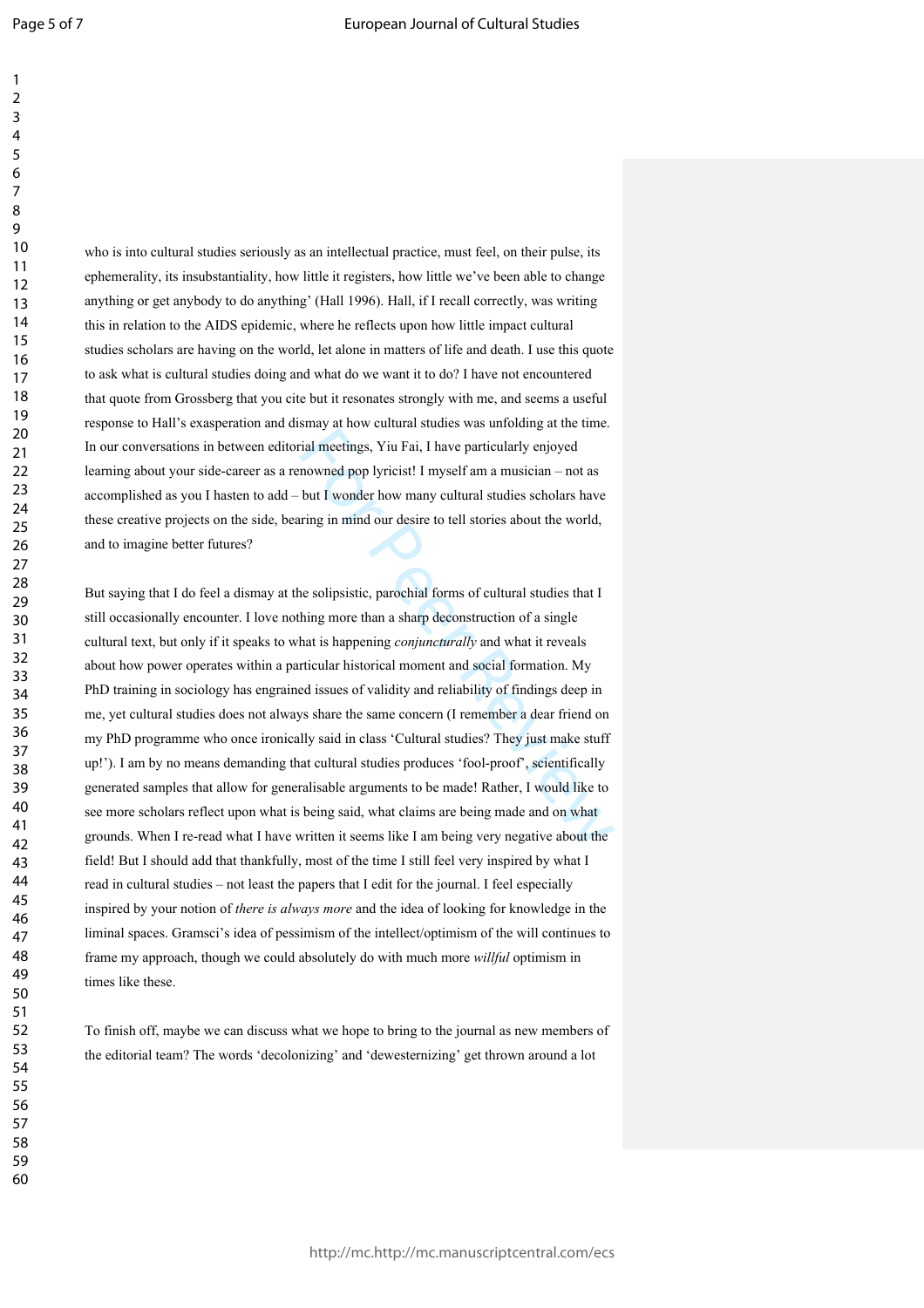these days, and run the risk of becoming banal. But considering the ambivalence around the word 'European' in *EjCS* – which all the editors share – I look forward to, as I say, destabilizing some of the normative terms that shape our field, not least by bringing issues of race and intersectional experience into the foreground. I should add that this has always been part of the project of the journal, and what drew me to this role in the first place. But I look forward to mining the margins and bringing them into the centre. Not just for the sake of shining a light on neglected topics, but for the way that such a focus can transform the discipline in its entirety. There you go, that is some willful optimism right there!

Yiu Fai (2nd February 2020, Hong Kong)

ng)<br>
to end with that, otherwise we run the risk of<br>
ng (I reserve the epithet 'old' exclusively for myself,<br>
e, after all, that cultural studies is still one of the very<br>
accommodate, or even encourage what we just did—<br> I love your *willful* optimism. It's good to end with that, otherwise we run the risk of becoming two grumpy (old) men talking (I reserve the epithet 'old' exclusively for myself, don't worry Anamik). And I do believe, after all, that cultural studies is still one of the very few disciplines I know of that would accommodate, or even encourage what we just did – questioning, doubting, critiquing what the discipline is doing. So, we move on, we keep trying, we *will* ourselves to believe in more, to be, in that sense, optimistic, or at least not pessimistic. Right, what I may bring to the journal? I mentioned earlier that with my own background, I may helpto insert the Asian expertise and experience in cultural studies, and hopefully to this journal (I also want to flag the interestingly different ways we mobilize "Asian".) And I wrote, <sup>k</sup>It's essential to document and learn from what is happening there, here." In this juncture, I want to add two things. One more "conceptual": it's also essential to realize there is never a clear demarcation between "there" and "here". When we started this conversation in November 2019, Hong Kong was in the midst of protests. And right now, the city is in the midst of a virus outbreak, or at least the fear of one<sup>2</sup> . Clearly, this is a global issue; its global ramifications are not only medical or pathological, but also cultural and political. I refer to the growing instances of discrimination against Chinese populations, or Asian populations at large. What is there, is here. The second, and last thing I want to lodge is an appeal to the readers of this conversation between us. If, after reading our conversation, you consider that this journal might also be yours, submit your work to us. See, I remain hopeful. Allow me to play my Chinese card one last time. You know, "future" in Chinese is 未來; the literal meaning of this is: "yet to come".

**Commented [KJ(1]:** Source?

The coronavirus 2019-nCoV.